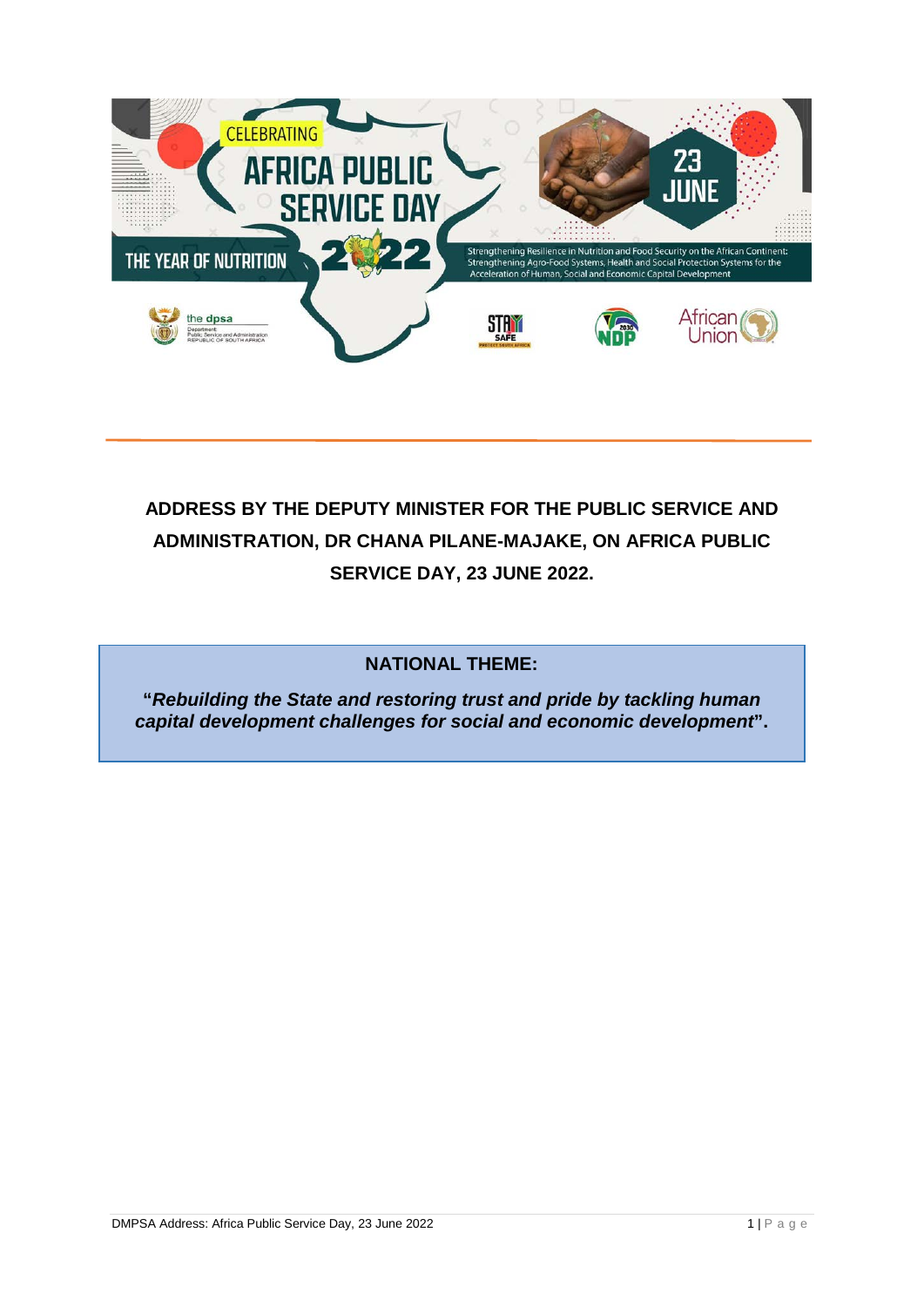#### **ADDRESS BY THE DEPUTY MINISTER FOR THE PUBLIC SERVICE AND ADMINISTRATION, DR CHANA PILANE-MAJAKE, ON AFRICA PUBLIC SERVICE DAY, 23 JUNE 2022.**

Programme Director,

Ministers and Deputy Ministers,

Directors General and Heads of Departments,

Distinguished Public Servants,

Programme Director, it is a pleasure for me to be part of this very important event today being presented under the stewardship of the African Union that has rightly identified 2022 as the year dedicated to promotion of food security through public service in Africa under the continental theme: "**Building resilience in nutrition and food security on the African continent: Accelerated human capital, social and economic development**". This theme is most appropriate given the challenges experienced in Africa and globally impacting negatively on food security. These challenges are but not limited to:

- COVID-19 pandemic;
- climate change in the form droughts, heatwaves, floods; and
- sky-rocketing grain, oil, and natural gas prices resulting from the "*Ukraine-Russia Crisis*".

### **Focus on Human Capital Development**

The African Union's emphasis on accelerating human capital development on the continent is certainly not misplaced. Human capital development is a determined effort to grow the knowledge, skills and capabilities of all the citizens in society. These efforts have a potential to bring about wider societal benefits through social and economic development leading to increased productivity both in the private and public sector. This is in line with the Africa Agenda 2063, a blueprint for transforming Africa into a global powerhouse. Africa Agenda 2063 is a strategic framework with (7) aspirations each with its own set of goals which, if achieved, will move Africa closer to attaining its vision of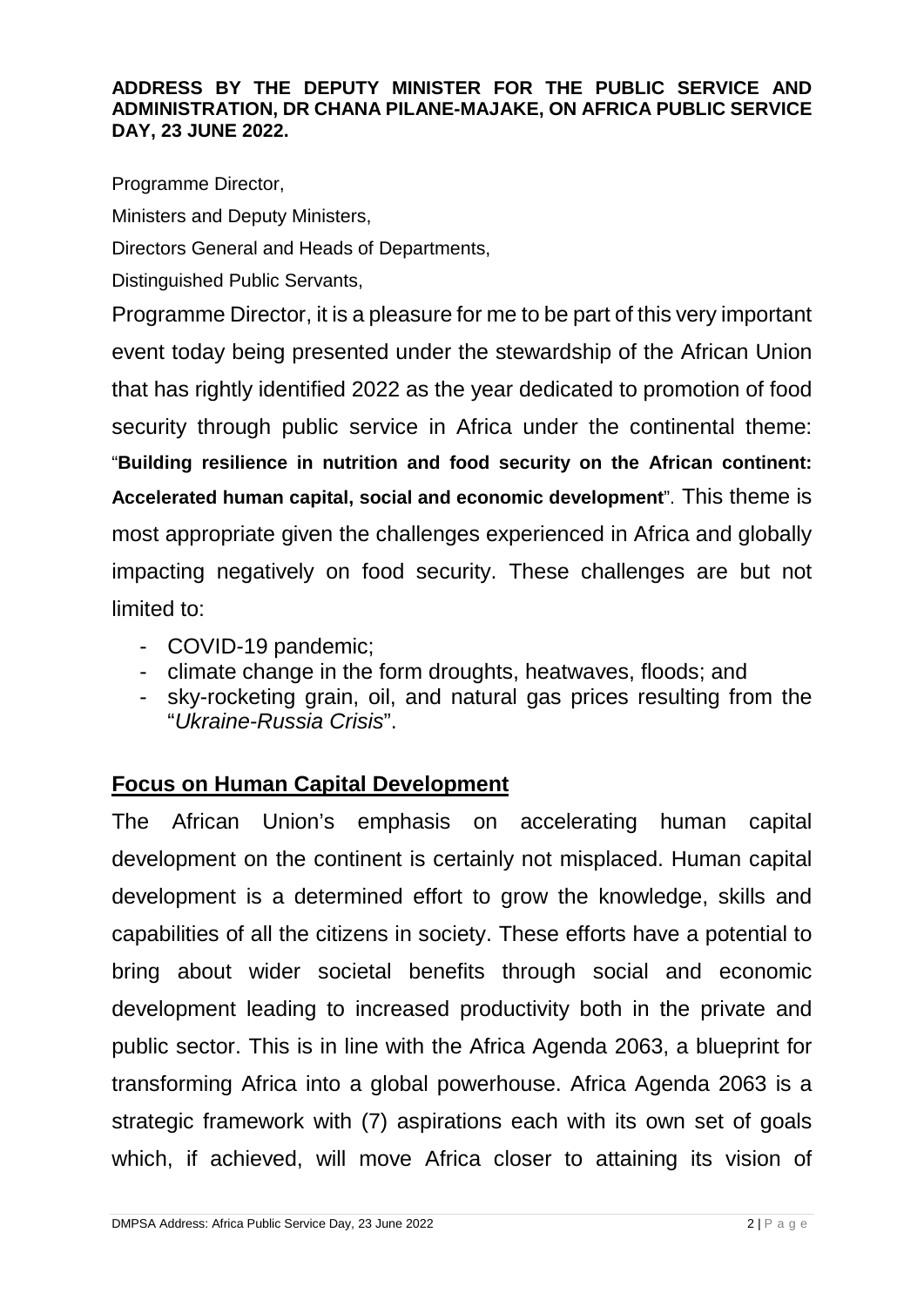prosperous Africa by the year 2063. The Africa we want. These 7 Aspirations reflect our desire for shared prosperity and well-being, for unity and integration, for a continent of free citizens and expanded horizons, where the full potential of women and youth are realised, and with freedom from fear, disease and want. Is our public service in SA capable enough to be good player in rolling out this ambitious plan? This is the question we must begin to answer. These aspirations have guided the Africa Public Service Day Week-long dialougues that culminates today.

It is a well-established fact that poorly nourished societies struggle to build human capital, whereas human capital development thrives in wellnourished societies. Food security is therefore essential to Africa's human capital development and securing the resultant benefits of social and economic growth and development. Food security in Africa must be prioritized.

I therefore urge all South Africans – including our country's 1,2 million public servants – to stand in solidarity with rest of the continent as we strengthen agriculture and agro-food systems which Minister Didiza will be further deliberating on.

## **Focus of Africa Public Service Day in South Africa**

We must stand in solidarity with the rest of the continent of Africa in building social protection mechanisms, accelerating human social and economic development being mindful of our own operational challenges in South Africa as follows.

- Population explosion that frustrates public service delivery
- Over pricing of services rendered to govern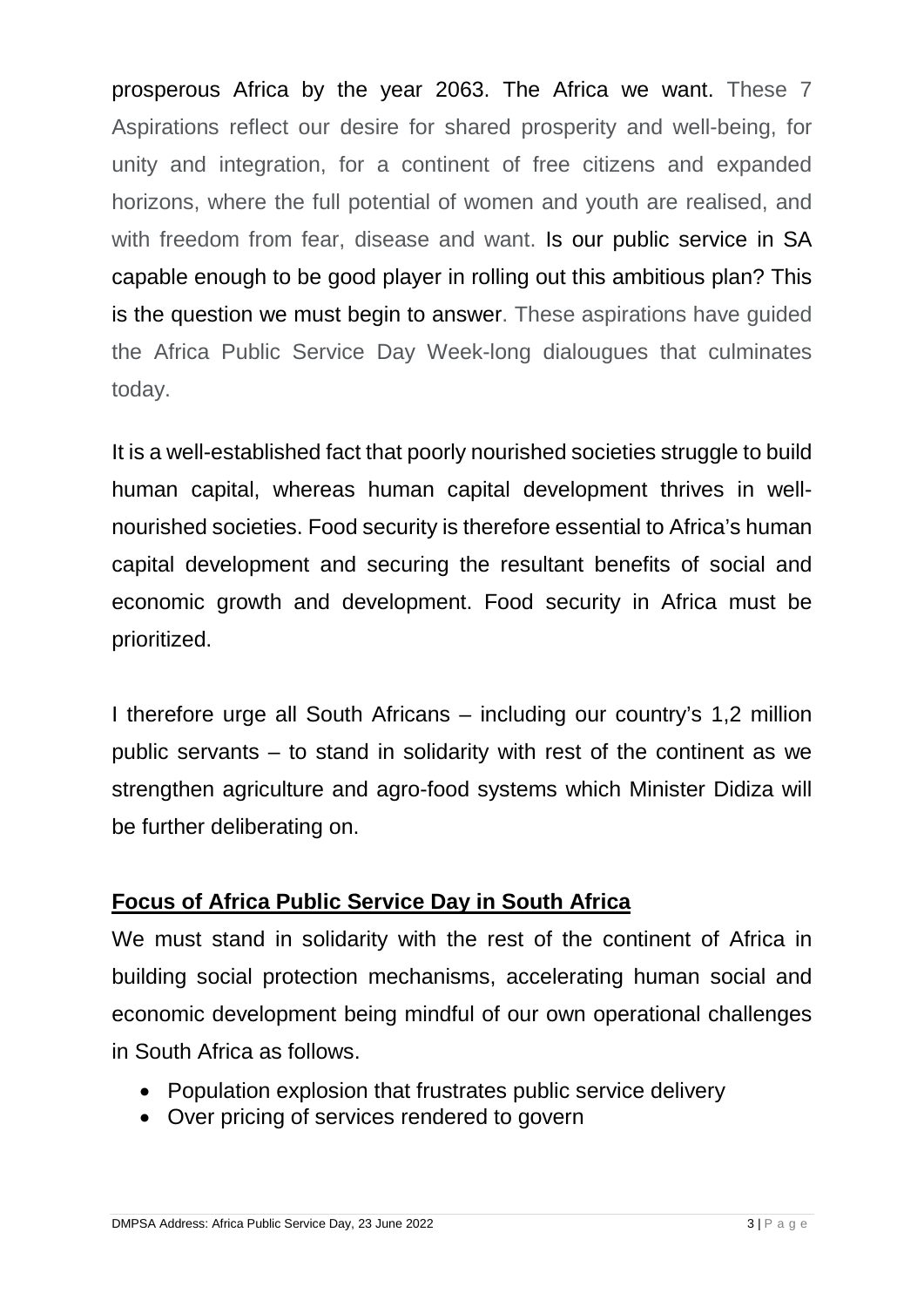- Supplier data base that is not talking to real needs on the ground excluding unsophisticated players in agriculture and agro-food processing who can manage to bring about real change in the lives of South Africans
- uneven public service delivery to citizens across the Public Service specially for almost forgotten remote rural areas in Limpopo; KZN & Easter Cape.

As a caring and responsive government, we acknowledge that these national challenges must be addressed as a matter of priority, which is why we are balancing the continental Africa Public Service Day theme for 2022 with our national priorities for the South African Public Service under the theme:

# *"Rebuilding the State and restoring trust and pride by tackling human capital development challenges for social and economic development".*

This national focus that calls for paradigm shift in terms of government approach to service delivery will help respond to our unique challenges towards human capital development in line with vision 2030 as outlined in the National Development Plan (NDP).

## **Professionalising the Public Service**

From the onset, the NDP has been clear that a capable and developmental state starts with the quality of people who work for the government of SA. These public servants must have appropriate skills, knowledge and competencies in addition to the right attitude to implement government policies efficiently and effectively. This we call professionalization of public service towards realization of a capable state, a framework the DPSA is still developing in collaboration with NSG towards this envisaged renewal of public service.

In his address to Public Servants during last year's Public Service Month, President Ramaphosa emphasized that being in public service demands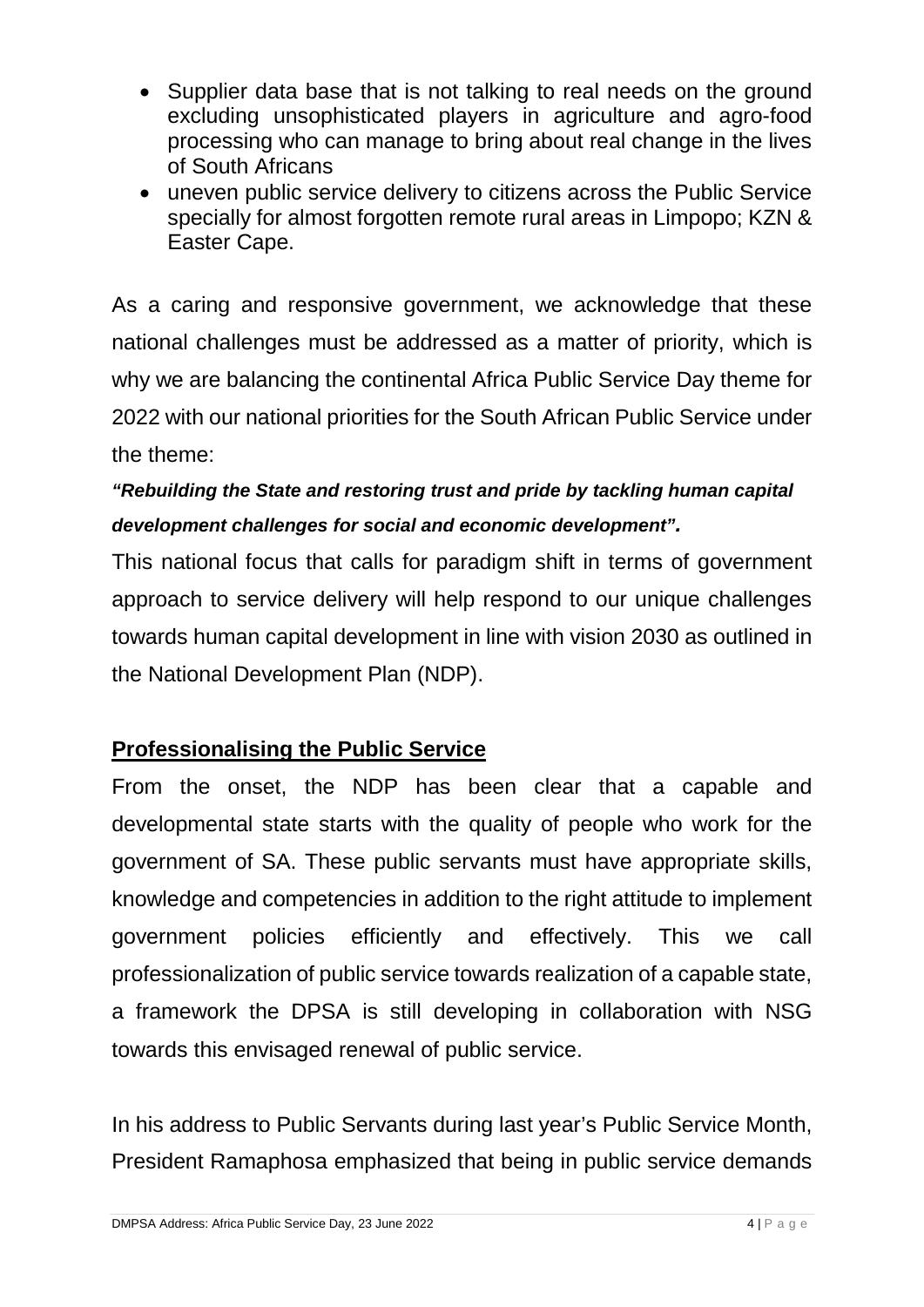high level of professionalization, selflessness, commitment, adherence to ethical norms and standards and observance of Batho Pele principles – putting the people first .

Commemoration of Africa Public Service Day has been a week-long programme with key sub-themes. These were implemented in the form of interactive dialogues between public servants, academics and civil society as follows:

- Using modernisation and digitisation in the public service to improve on food security;
- Innovation and incubation hubs for new entrants in agriculture and agro-food processing;
- nutrition-smart public service interventions at all levels in public service;
- Participation of women and youth in agriculture and agro-food processing;
- Access to land and public service assistance for players in food security chain and
- Strategies to build enforceable accountability mechanisms for officials in fast tracking food security assistance in South Africa.

It is hoped that the outcomes of these engagements should not lead to creation of more and more structures in government that delivers reports only. Our next Africa Public Service Day must be in form of a report on progress made on commitments we will have made as public service over this Africa Public Service Day. Commitments by the State and Labour towards the well-being of public service employees should not be overlooked.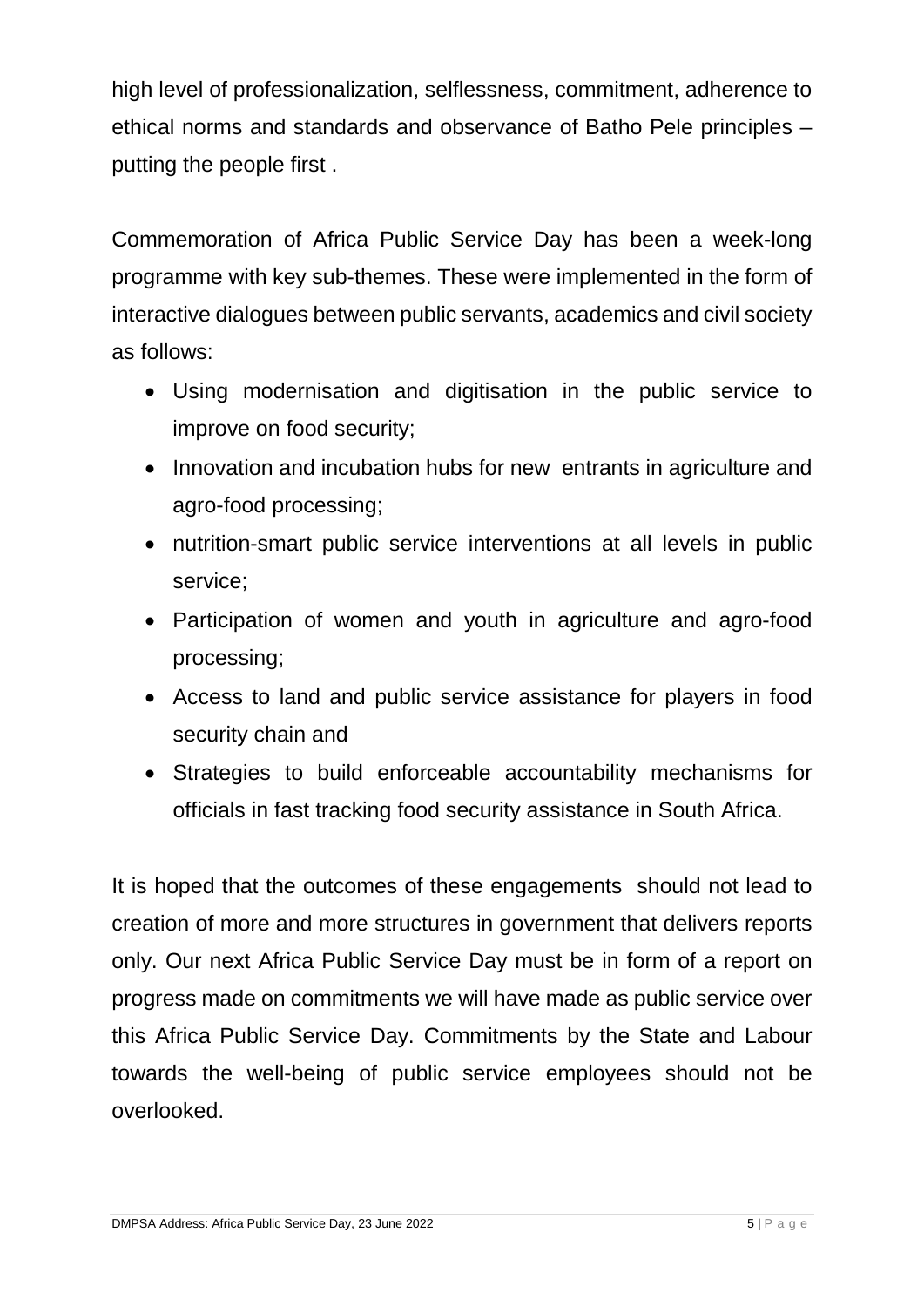Programme director**,** rebuilding Africa that is strong, united, resilient and peaceful is non-negotiable. Let us also stand united in the promoting food security for Africa as public servants. The war against corruption by charlatans in the public service has been intensified. Service delivery provisions made across government must be freely and unconditionally available to all South Africans through a criteria that makes it possible to access help. This is a true path to a developmental state that a large number of public servants are committed to regardless the challenges.

Africa Public Service Day originates from the conference of African Ministers for Public or Civil Service that was held in Tangier, Morocco in 1994. This conference agreed that 23 June should be celebrated annually as Africa Public Service Day to recognise the value and virtue of public service.

As we take off the COVID-19 masks as announced last night, I wish to say to public servants and more especially frontline workers: We thank you for the commitment you had over COVID. This includes public servants who became part of the evacuation team for South Africans who were trapped in when international flight routes were closed due to the onset high risk of COVID-19 that riggied havoc in the lives of so many. We value you as public servants. With the same breath we remember all public servants we lost from Covid-19. May their souls rest in peace as we pray to God to continue comforting their families towards healing. The "new normal" means vaccination first.

Government cannot do it alone. To give substantive meaning to the NDPs conception of a capable and developmental State, all of us – Public Servants, businesses, academia and civil society – must put shoulder to the wheel. We must hasten to respond to the development and service